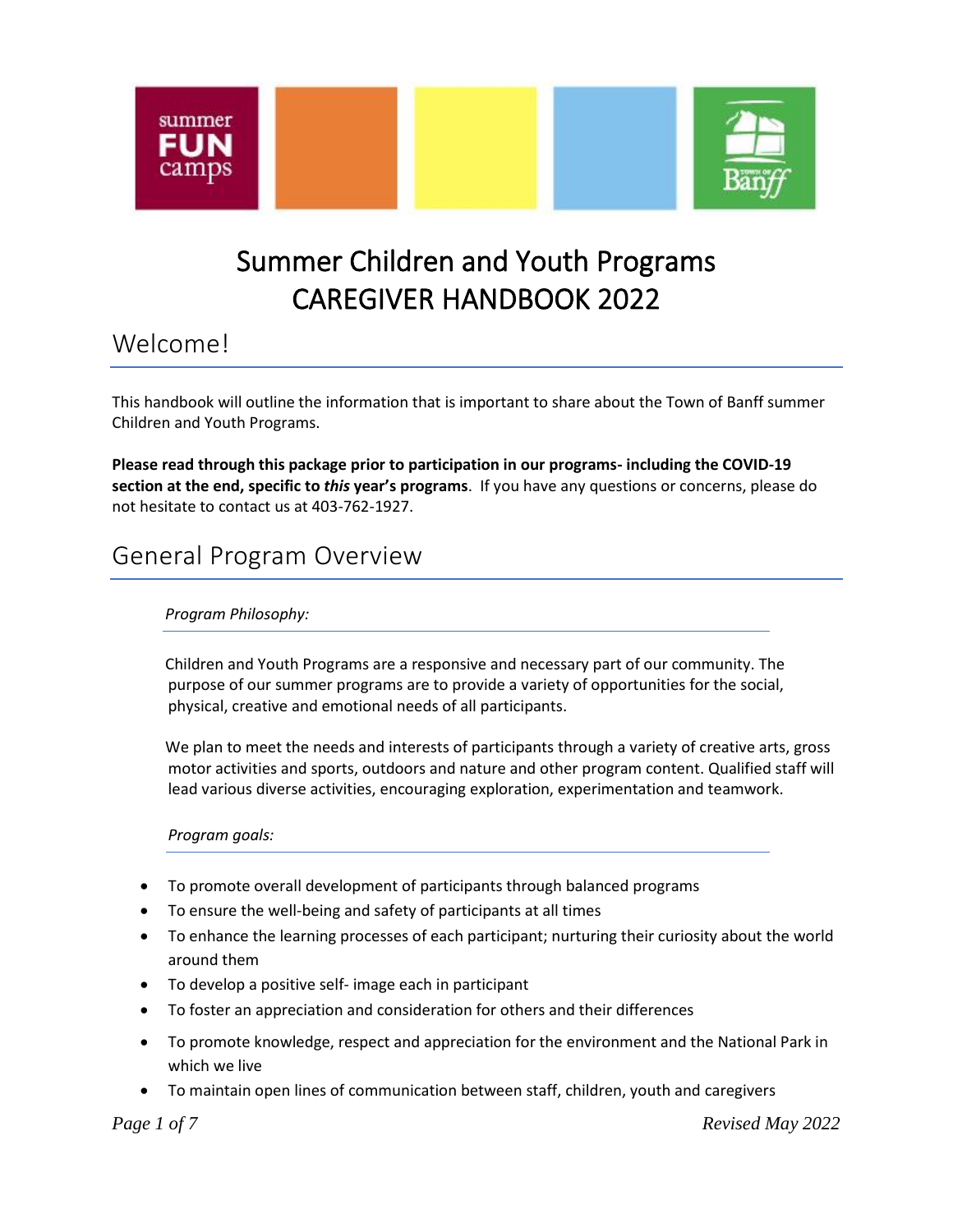• To provide inclusive programs which reflect our community's sense of belonging

#### *Program Objectives:*

- Program plans will focus on all areas of child & youth development
- Policies, procedures and guidelines will be observed on a daily basis to ensure participant safety at all times
- Staff will actively participate in the program so that they may extend and expand the learning experiences of each participant
- Staff will plan and organize activities where the participant can feel successful
- Staff will promote responsible leadership within the National Park to all participants; all program activities will promote minimal impact practices and will uphold and adhere to all National Park rules and regulations

#### *Registration & Fees*

For up-to-date information on registration process, please visit [www.banff.ca/kids.](http://www.banff.ca/kids) Registration must be fully completed **prior** to attending the program. This includes waivers and additional consent forms, as well as any updates to registration information. Registrations are accepted on a first come first serve basis commencing May  $4<sup>th</sup>$  for Banff residents and May  $11<sup>th</sup>$  for nonresidents.

Summer Fun Day-Camp Fees (8:30am-5:30pm)

- Resident fee: \$47/day
- Non-resident fee: \$67/day

Specialty Camp Fees

• Please visit Banff.ca/kids for up to date information on Specialty Camp fees

#### *Absenteeism and Late Fees*

We ask that all absences be communicated via Client Services at Town Hall at:

#### **403.762.1251**

Absence notifications can be left at any time, including after hours on voice mail. Ensuring the safe arrival of all expected children is a priority and we appreciate your diligence in reporting any absences.

Late fees of \$2.00 per minute apply to parents who fail to pick children up by 5:30pm. Please review our Children and Youth Program registration policy at [www.banff.ca/kids](http://www.banff.ca/kids) for cancellation and refund details.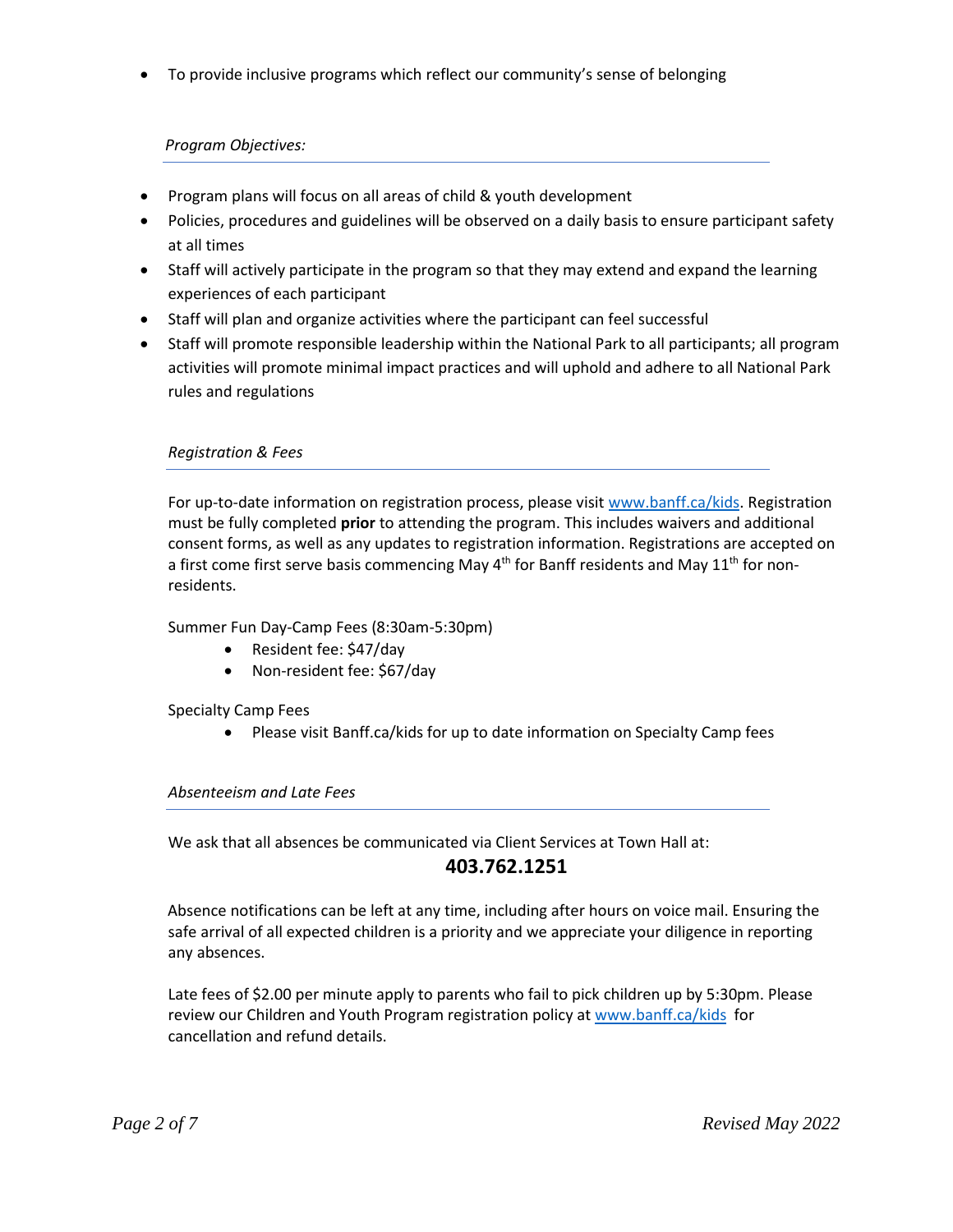The Summer Fun program runs Monday to Friday, July 4<sup>th</sup> - August 26<sup>th</sup>. Programs do not run on weekends or statutory holidays.

A sample daily Summer Fun program routine is as follows:

| 8:30-9:00am        | Program arrival and attendance    |
|--------------------|-----------------------------------|
|                    | Indoor, child-led play            |
| 9:00-11:55am       | Planned indoor/outdoor activities |
| 12:00-12:30pm      | Lunch                             |
| 12:30-12:55pm      | Indoor/outdoor, child-led play    |
| 1:00-3:45pm        | Planned indoor/outdoor activities |
| 3:45 <sub>pm</sub> | Wrap-up & prepare for end of day  |
| 4:00pm-5:30pm      | Pick-up of participants           |
|                    | Indoor or outdoor, child-led play |

Specialty Camp program routines may differ depending on program activities. Program schedules for Specialty Camps will be available prior to camp commencement and can be found at Banff.ca/kids.

#### *Main Facility*

 For the 2022 summer program season, Summer Fun will operate out of the Banff Elementary School at 325 Squirrel Street. Please note, from August 22<sup>nd</sup> – 26<sup>th</sup> the Hoodoos, Summits and Sundogs will operate out of the Fenlands Recreation Centre at 100 Mount Norquay Road. The Dragonflies and Fireweeds will remain at the Elementary School for the entirety of the summer.

#### *Staffing*

Summer programs are offered by the Town of Banff Community Services Division. One full-time Family Connections Coordinator, and one full-time Children's Program Supervisor oversee staff, programmatic, budgetary and administrative functions.

Fourteen on-site, seasonal program leaders and a number of casual staff, oversee the daily details of their respected groups- working in pairs for the duration of the summer. The Client Services team at Town Hall oversees all program registrations and refunds.

All parents/guardians must complete a program waiver form for their child. Before your child's first day of camp:

- A new waiver must be completed
- If applicable, a Medication Administration Form must be completed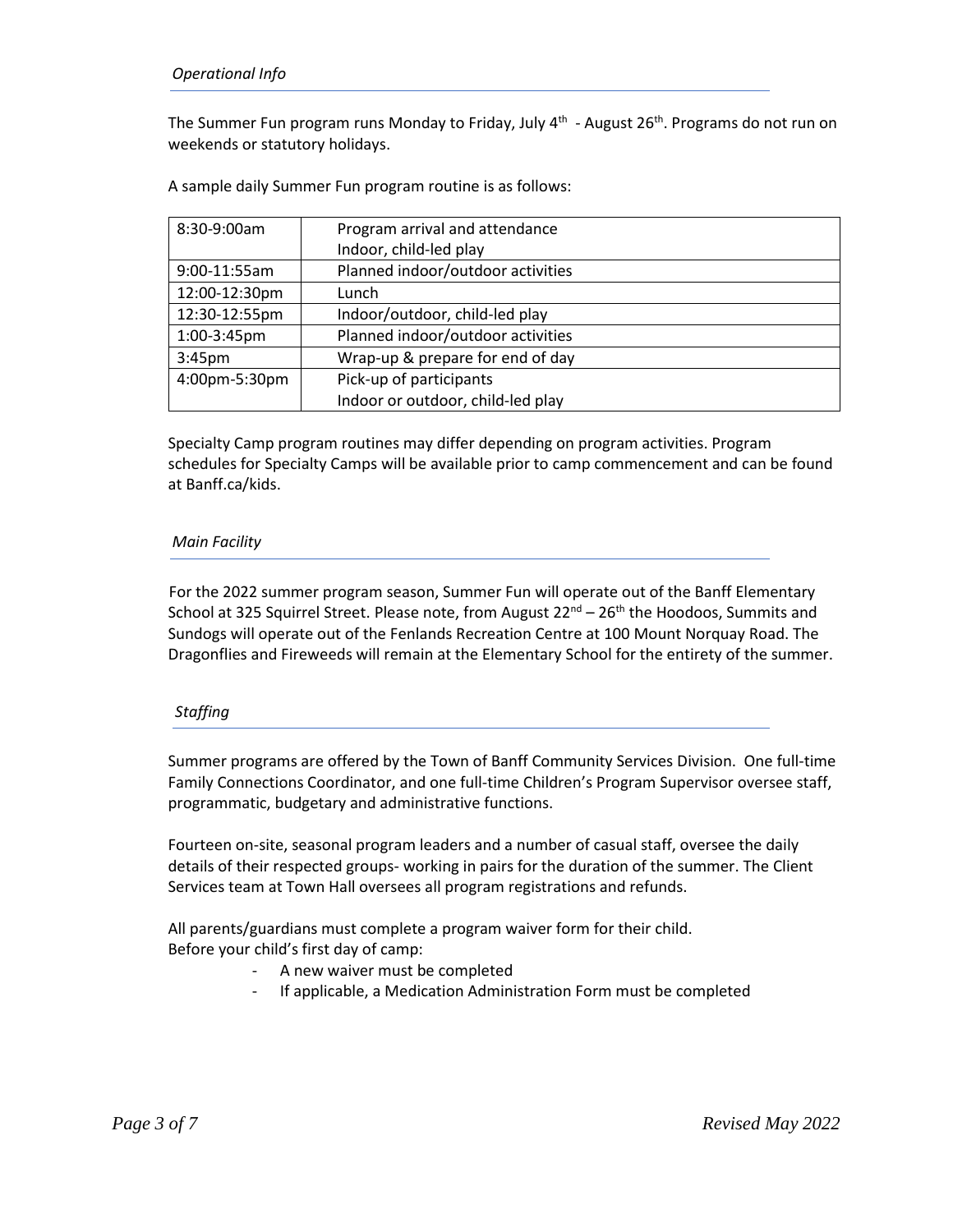Children attending camp will be required to bring two snacks, one lunch and a water bottle to the program each day. Please pack foods which do not require a microwave or refrigerator.

Please note, our programs are **nut-free**. Please refrain from sending any products which contain, or may contain nuts. Products which contain or may contain nuts will be kept with staff until pick up time and will be substituted with an alternative snack.

*What to Bring*

As you prepare for camp, please label your child's belongings and help your child pack their belongings - this will ensure they know what they have and where it is packed.

Every day, your child will need to pack the following:

- o A hat for sun protection
- o A water bottle
- o 2 nut-free, healthy snacks
- $\circ$  1 nut-free, healthy lunch
- o Appropriate outdoor clothing- we recommend layering and sending full rain gear
- o Sturdy outdoor footwear- no flip flops, Crocs, or open toed shoes
- o A properly fitting backpack
- o Sunscreen (if you prefer your own versus what is provided)
- o Bug spray (optional)

## Caregiver Information

#### *Caregiver Orientation*

The Client Services team in Community Services and program staff, will provide you with the necessary forms needed to register your child. All forms and documents, including program schedules, this Caregiver Handbook and program waivers can be found online at [www.banff.ca/kids.](http://www.banff.ca/kids)

#### *Open Door Policy & Feedback*

Questions, concerns or feedback are always welcome. Various avenues are available to provide feedback including socially distanced or virtual meetings with staff, phone calls or email as follows:

- Summer Fun on-site cell phone: 403-762-1927
- Youth Camp cell phone: 403-431-3193
- Children's Program Supervisor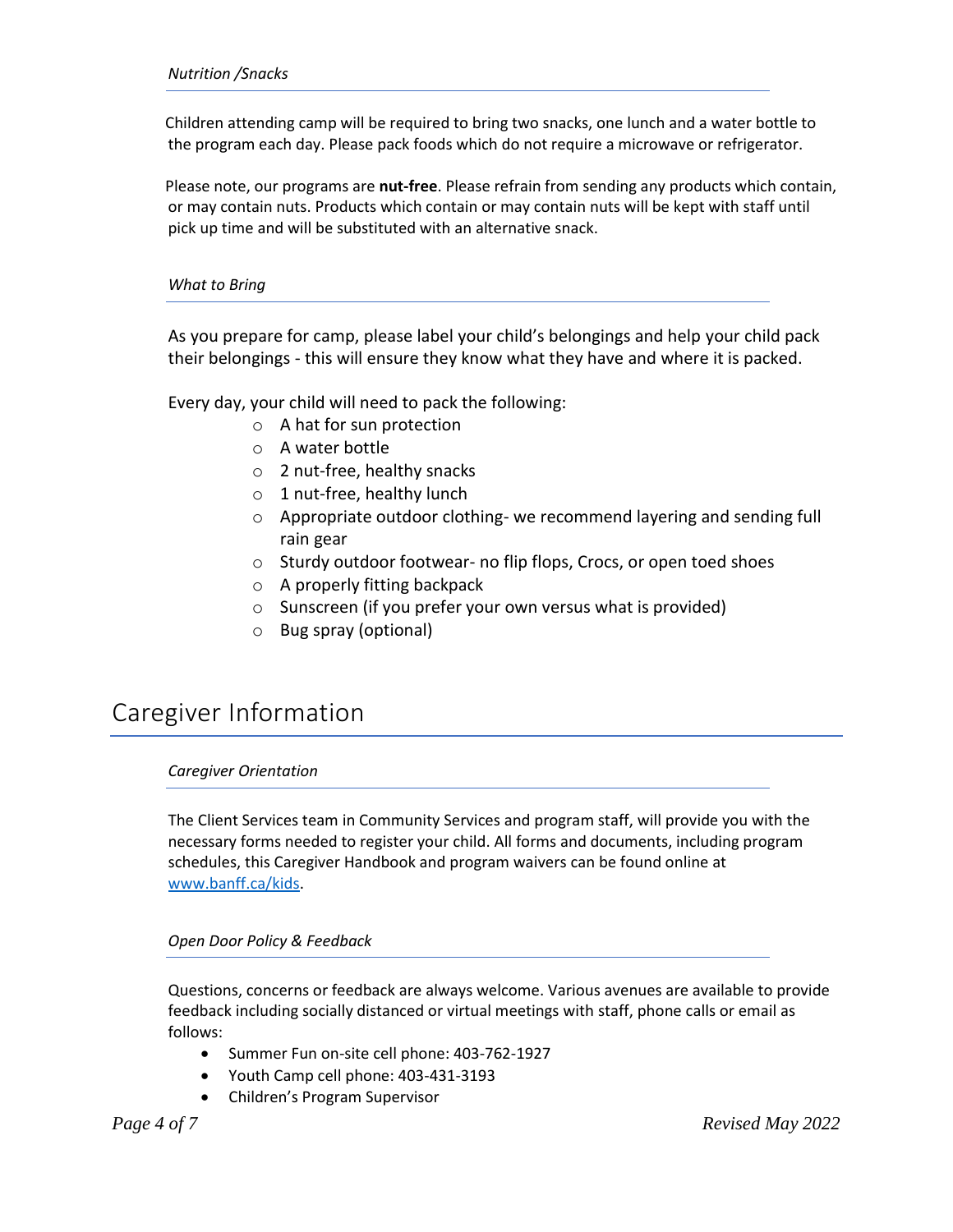- o Stephanie von Neudegg [summercoordinator@banff.ca](mailto:summercoordinator@banff.ca)
- Family Connections Coordinator
	- o Jessica LaBonte 403-762-1229 o[r jessica.labonte@banff.ca](mailto:jessica.labonte@banff.ca)

#### *Communication*

Open communication between caregivers and staff is what helps us serve you and your child/youth. We are happy to support you in any way we can.

Please review on-site postings, [www.banff.ca/kids](http://www.banff.ca/kids) and read our weekly emails for important reminders and information.

#### *Confidentiality*

Personal information and that which is discussed in regard to participants and caregivers will be kept confidential. Child specific information is shared only with parental/guardian consent via our program waiver.

#### *Program Evaluations*

Formal program evaluations are emailed out at the end of the summer. All feedback is anonymous and useful in developing and improving our programs. Informal feedback is always welcome at any time.

#### *Release of Participants & Independent Departure*

Participants will be released only to those listed on their contact sheet. If another person is to pick up a participant, written or verbal permission from the parent or guardian must be received prior to scheduled pick up. Staff may ask any person for photo identification if they are unknown to them.

All participants who have consent to leave independently must sign out with staff before their departure and must be entering at least grade 2. Participant release details can be updated at Town Hall or with program staff.

#### *Emergency Procedures*

Emergency phone numbers will be posted in all program locations. Seasonal fire drills will be conducted to familiarize participants with evacuation procedures.

First aid kits will accompany each group regardless of their location.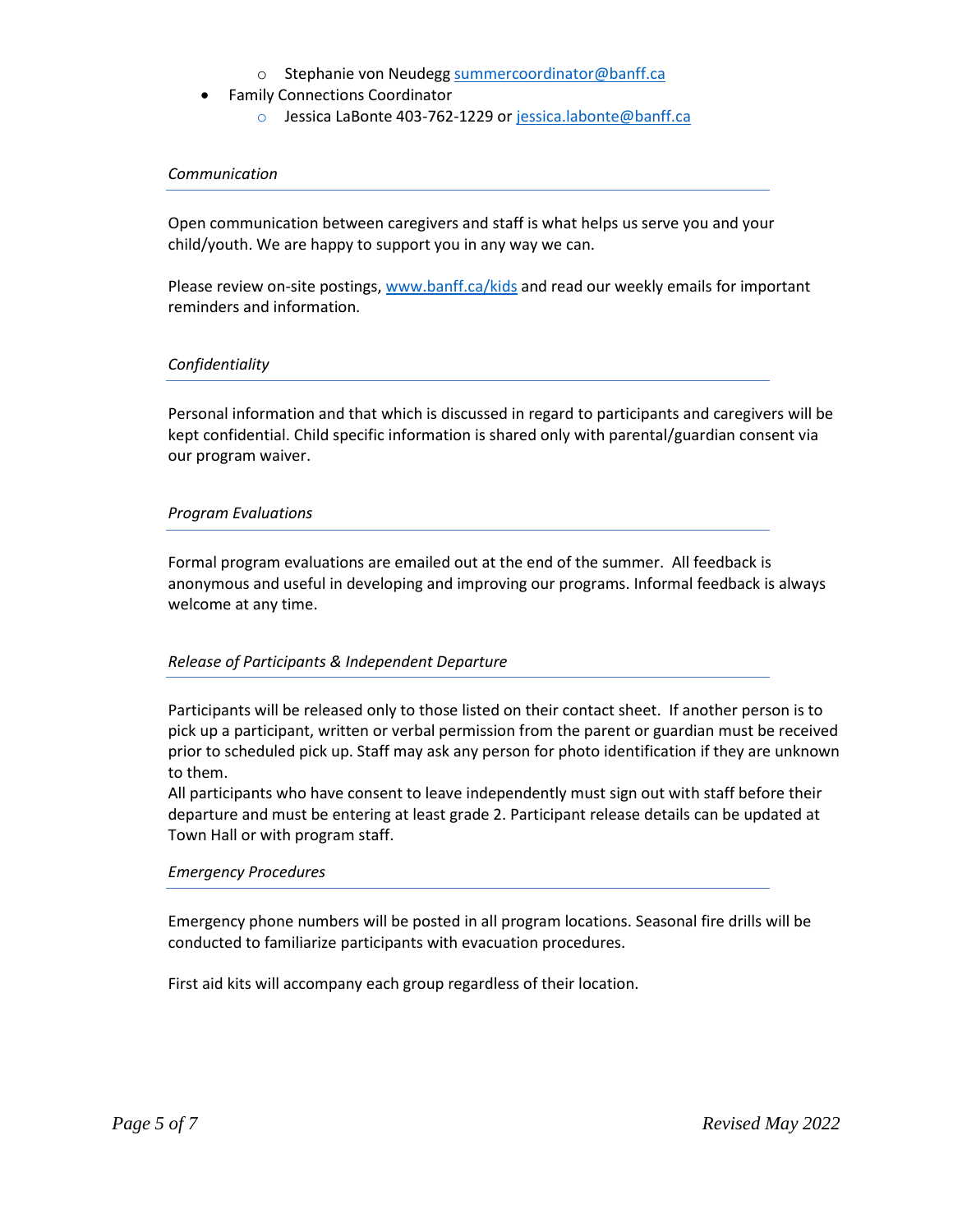All incidents and accidents are reported in written format. Parents or guardians are to review and sign all incident/accident report forms. Forms are then passed on to the Children's Program Supervisor for review and any necessary follow up.

#### *Health Standards*

#### *Please note- COVID-19 specific health standards and procedures are mentioned under the "COVID-19" section of this handbook and in addition to the health standards mentioned below.*

Participants who are ill are not permitted in the program. Signs or symptoms of illness exhibited by a participant include the following:

- o Vomiting, having a fever, diarrhea or a new or unexplained rash or cough
- $\circ$  Requiring greater care and attention than can be provided without compromising the care of the other participants in the program
- $\circ$  Having or displaying any other illness or symptom the staff member believes may indicate that the participant poses a health risk to others

We ask that sick participants are kept home during these instances. If a participant becomes sick while in care, caregivers will be notified and asked to remove the participant from the program immediately to ensure all participants and staff remain healthy. If staff are unable to reach parents or guardians, they may call the participant's emergency contact for pick up.

#### *Medication Self-Administration Policy:*

Generally, we do not administer medication at our programs. There may be incidents that need to be dealt with on a case-by-case basis. The Children's Program Supervisor will review parent and guardian requests, make decisions in these instances and inform staff accordingly. Parents or guardians will be required to complete the necessary Medication Administration form on a seasonal basis or as needed basis.

Medications will be inventoried and stored with staff unless they require immediate accessibility. All medications must be in their original labeled container and any administration of medication will be documented. Parents or guardians and staff will review all dosage requirements and medication information.

#### *Policies and Procedures*

Our program policies and procedures are available for your viewing and feedback. Please contact the Children's Program Supervisor if you would like to request a copy of our current

*Page 6 of 7 Revised May 2022*